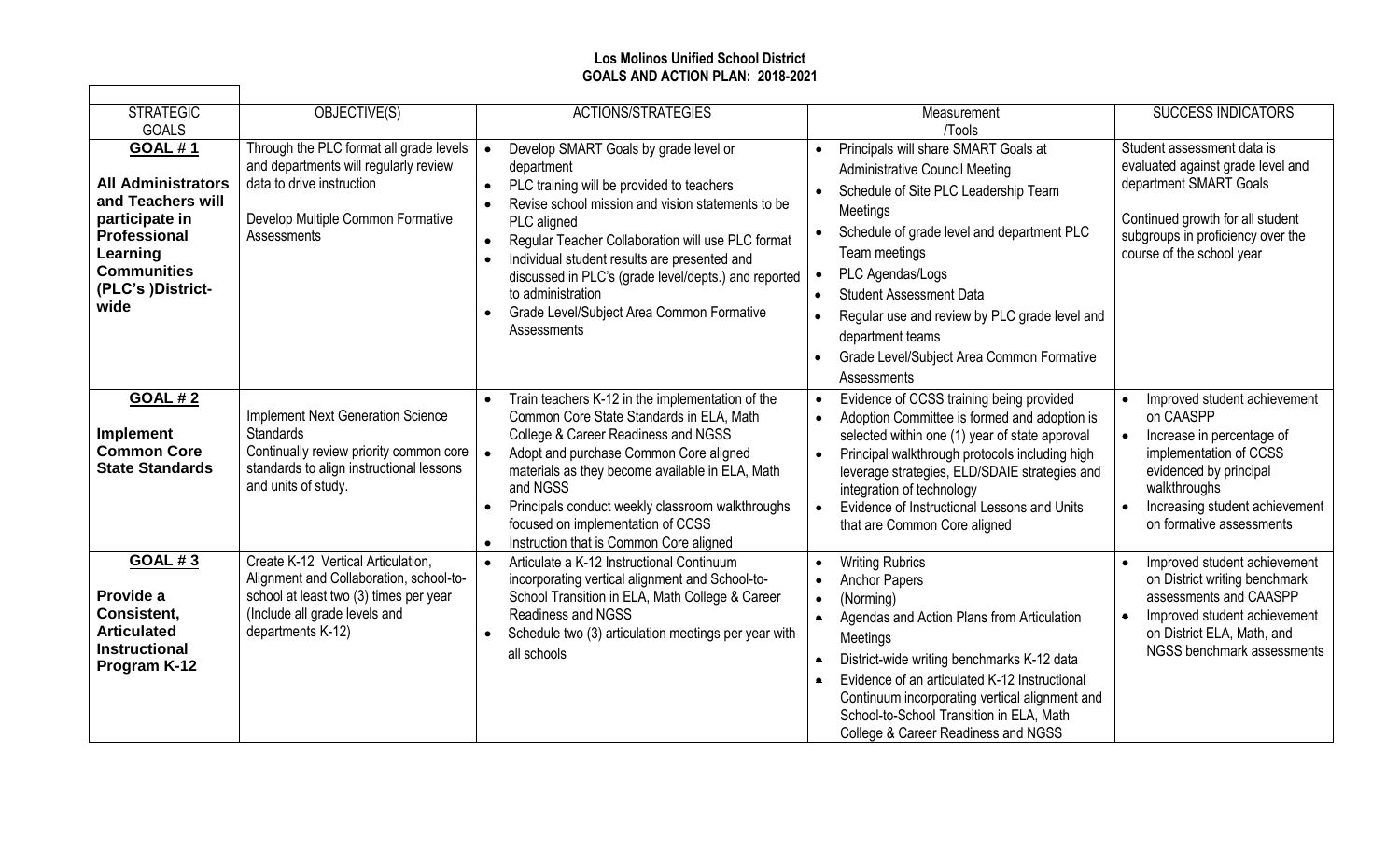| <b>Los Molinos Unified School District</b><br>GOALS AND ACTION PLAN: 2018-2021                                                    |                                                                                                                                                              |                                                                                                                                                                                                                                                                                                                                                                                                                                                                                                                                                                                                                                        |                                                                                                                                                                                                                                                                                                                                                                                                                                                          |                                                                                                                                                                                                                                                                                                                                                                                                                                                                                                                              |  |  |
|-----------------------------------------------------------------------------------------------------------------------------------|--------------------------------------------------------------------------------------------------------------------------------------------------------------|----------------------------------------------------------------------------------------------------------------------------------------------------------------------------------------------------------------------------------------------------------------------------------------------------------------------------------------------------------------------------------------------------------------------------------------------------------------------------------------------------------------------------------------------------------------------------------------------------------------------------------------|----------------------------------------------------------------------------------------------------------------------------------------------------------------------------------------------------------------------------------------------------------------------------------------------------------------------------------------------------------------------------------------------------------------------------------------------------------|------------------------------------------------------------------------------------------------------------------------------------------------------------------------------------------------------------------------------------------------------------------------------------------------------------------------------------------------------------------------------------------------------------------------------------------------------------------------------------------------------------------------------|--|--|
| <b>GOAL #4</b><br><b>Technology is</b><br>accessible to all<br>students and<br>teachers                                           | 1:1 devices grades 1-12<br>K-12 alignment of technology devices<br>Provide Professional Development for<br>the Integration of Technology into<br>Instruction | Purchase 1:1 devices<br>Development of student device replacement plan<br>٠<br>Develop 1:1 student use policies<br>Develop and Implement Digital Citizenship<br>expectations by grade level<br>Integrate 21 <sup>st</sup> Century Teaching and Learning in all<br>classrooms K-12<br>Professional development to support 1:1 device<br>$\bullet$<br>integration and Project Based Learning<br>Professional development regarding National<br>$\bullet$<br>Educational Technology Standards (NETS)<br>Teachers update the parent AERIES gradebook to<br>$\bullet$<br>ensure parents and students have access to weekly<br>grade reports | Number of devices by site and by classroom<br>Frequency of use by students in classrooms<br>evidenced through Administrative walk-<br>throughs<br>Student work demonstrating 21 <sup>st</sup> Century skills<br>in all classrooms K-12<br>Calendar of staff development<br>$\bullet$<br>Lesson samples District Technology Committee<br>Meeting Agendas, Minutes and Attendance<br>Logs<br>Evidence of teachers updating the AERIES<br>gradebook weekly. | Improved student achievement<br>$\bullet$<br>on CAASPP<br>Improved fluency on the student<br>$\bullet$<br>use of technology<br>$\bullet$<br>Student projects that<br>demonstrate Communication,<br>Collaboration, Critical Thinking<br>and Creativity<br>Increased quality of use of<br>technology by adults and<br>students in all aspects of the<br>classroom                                                                                                                                                              |  |  |
| <b>STRATEGIC</b><br><b>GOALS</b>                                                                                                  | OBJECTIVE(S)                                                                                                                                                 | <b>ACTIONS/STRATEGIES</b>                                                                                                                                                                                                                                                                                                                                                                                                                                                                                                                                                                                                              | MEASUREMENT/TOOLS                                                                                                                                                                                                                                                                                                                                                                                                                                        | <b>SUCCESS INDICATORS</b>                                                                                                                                                                                                                                                                                                                                                                                                                                                                                                    |  |  |
| <b>GOAL #5</b><br><b>All Students.</b><br>including English<br>Language<br>Learners, will<br>become proficient<br>in ELA and Math | All teachers K-12 will use explicit<br>instructional strategies to support All<br>students<br>Monitor Long-Term English Learners<br>(LTEL)                   | Implement state-adopted ELD standards across all<br>content areas and grade levels<br>Adopt and implement state-adopted ELA/ELD<br>curriculum grades K-5<br>Monitor implementation of adopted ELA/ELD<br>curriculum grades 6-12<br>Review master schedules to schedule ELD<br>instructional time<br>Professional Development on Instructional<br>Strategies (on-going)<br>CELDT/ELPAC data and identification<br>Utilize AERIES/Illuminate to track English Language<br>Learner progress<br>Develop individualized student learning plans for all<br>students<br>All teachers will use common assessments to inform<br>instruction     | Daily implementation of required minimum 30<br>minutes or more of designated ELD curriculum<br>for all English Language Learners<br>Evidence of implementation of state-adopted<br>ELD standards across all content areas and<br>grade levels through principal walk-throughs<br>and instructional lessons and units<br>Individual student learning plans<br>Data results from common assessments<br>$\bullet$                                           | Daily student participation in<br>$\bullet$<br>required 30 minutes or more of<br>designated ELD curriculum for<br>all English Language Learners<br>Increased percentage of<br>$\bullet$<br>students moving one or more<br>levels per year on<br>CELDT/ELPAC<br>Closing of Achievement Gap for<br>$\bullet$<br>all students<br>Increased percentage of<br>students exiting from ELL status<br>each year<br>Increase the number of<br>$\bullet$<br>students that have exceeded<br>standards and standards met<br>on the CAASPP |  |  |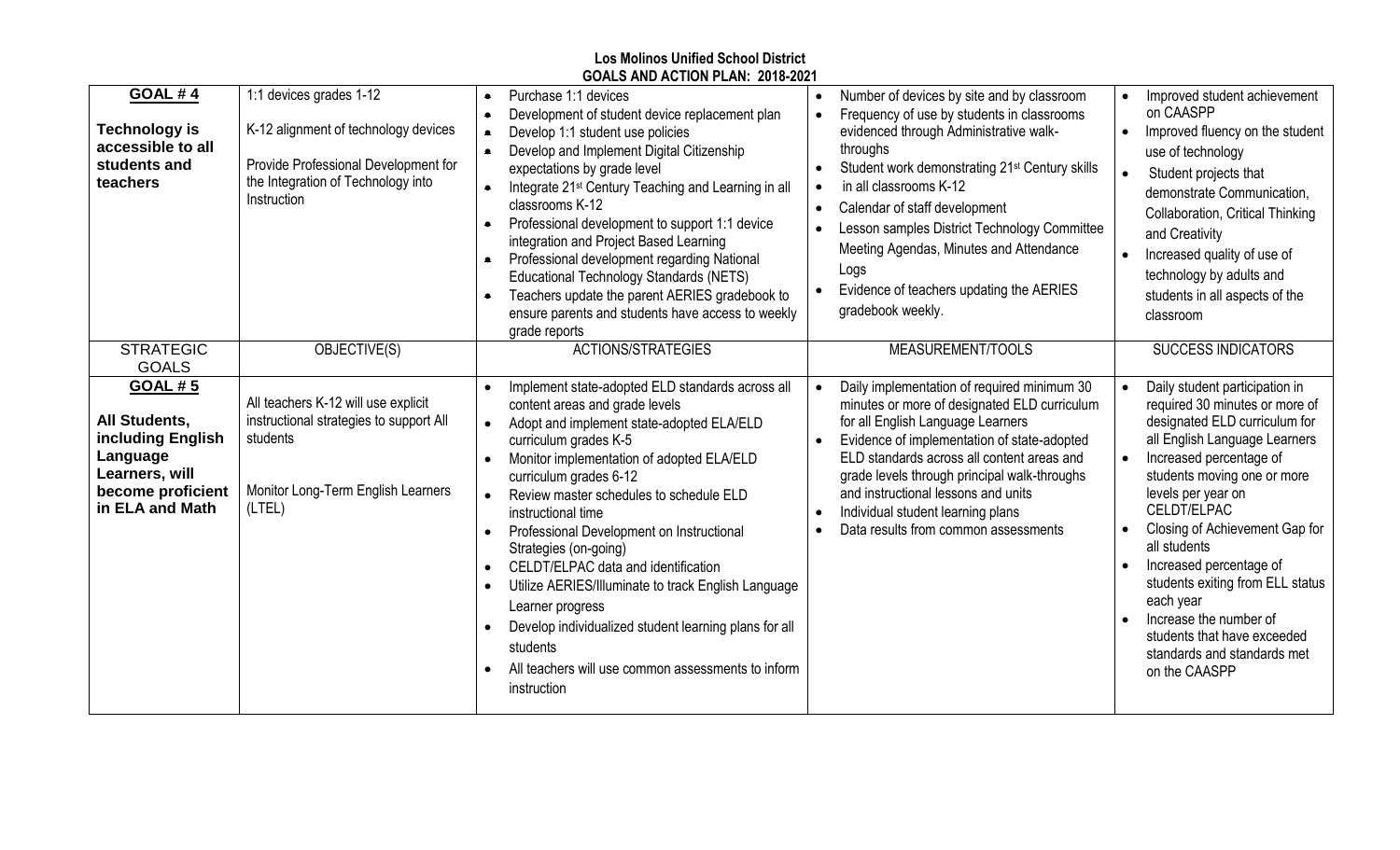|                                                                                                                         |                                                                                                                                                                                                                                                                                                                                                                                                                                                                                               | GOALS AND ACTION PLAN: 2018-2021                                                                                                                                                                                                                                                                                                          |                                                                                                                                                                                                                                                                                                                                                                                            |                                                                                                                                                                                                                                                                                                                                                                                                                                                                                                                           |
|-------------------------------------------------------------------------------------------------------------------------|-----------------------------------------------------------------------------------------------------------------------------------------------------------------------------------------------------------------------------------------------------------------------------------------------------------------------------------------------------------------------------------------------------------------------------------------------------------------------------------------------|-------------------------------------------------------------------------------------------------------------------------------------------------------------------------------------------------------------------------------------------------------------------------------------------------------------------------------------------|--------------------------------------------------------------------------------------------------------------------------------------------------------------------------------------------------------------------------------------------------------------------------------------------------------------------------------------------------------------------------------------------|---------------------------------------------------------------------------------------------------------------------------------------------------------------------------------------------------------------------------------------------------------------------------------------------------------------------------------------------------------------------------------------------------------------------------------------------------------------------------------------------------------------------------|
| <b>GOAL #6</b><br><b>All students will</b><br>graduate from<br>high school<br>prepared for<br><b>College or Career.</b> | All students will meet the necessary<br>credit requirements for a high<br>school diploma<br>Increase number of students<br>$\bullet$<br>completing A-G courses<br>Increase number of students taking<br>$\bullet$<br>PSAT/SAT/ACT exams<br>Increase number of students<br>$\bullet$<br>completing Career Pathway<br>Academies<br>Increase number of students<br>$\bullet$<br>passing EAP through the 11 <sup>th</sup> grade<br><b>CAASP</b><br>Create college going culture K-12<br>$\bullet$ | Provide Early intervention to students at risk of not<br>$\bullet$<br>passing a class<br>Offer multiple opportunities for credit recovery<br>$\bullet$<br>Offer PSAT/SAT/ACT tutorials<br>Implement multiple career pathway academies<br>$\bullet$<br>Provide students with learning opportunities to<br>ensure success on EAP and CAASPP | List of students enrolled in after school<br>ELA/Math Academies per semester<br>Number of students successfully completing<br>$\bullet$<br>Cyber High for credit recovery and acceleration<br>Data reports from test vendors indicating<br>students passing EAP and CAASPP exams<br>Number of student completing CTE Pathway<br>$\bullet$<br>Academies indicated by individual transcripts | All students will meet the<br>necessary credit requirements<br>for a high school diploma<br>including all subgroups (ELL,<br>Special Education,<br>Hispanic/Latino, Socio-<br>economically Disadvantaged)<br>Increase number of students<br>completing A-G courses by 15%<br>Increase number of students<br>taking PSAT/SAT/ACT exams<br>by 10%<br>Increase number of students<br>completing Career Pathway<br>Academies<br>Increase number of students<br>passing EAP through the 11 <sup>th</sup><br>grade CAASP by 10% |

**Los Molinos Unified School District**